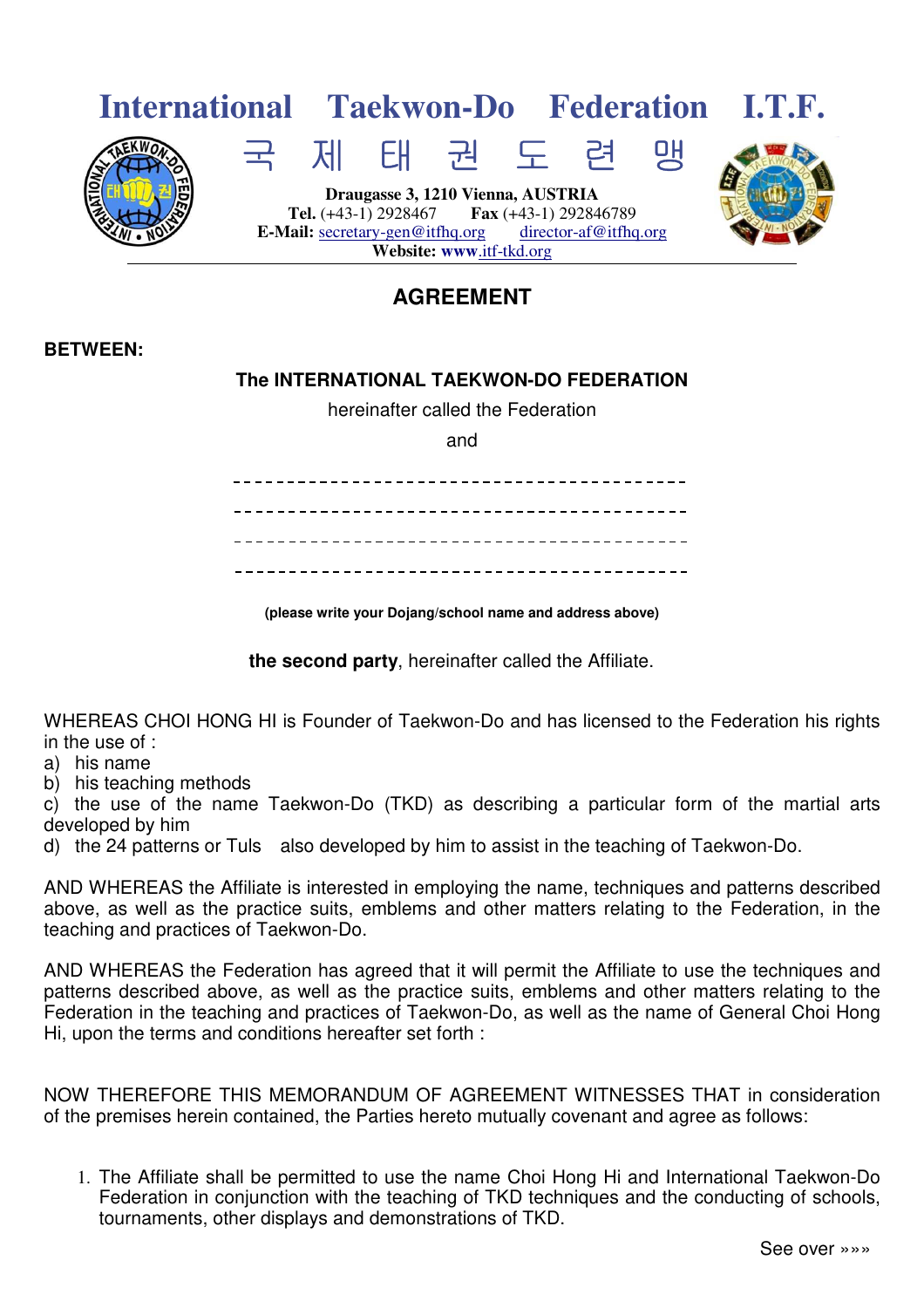2. The Affiliate agrees that they shall, in no way, modify, change or vary the techniques, systems, patterns or any other of the material by which, by this agreement, they are entitled to use, without first obtaining the written consent of the Executive Board of the Federation.

## **AGREEMENT**

- 3. Affiliate covenants and agrees that in their teaching of TKD they will not grant to any person a black belt certificate unless that certificate has been obtained from the Federation.
- 4. The Affiliate covenants and agrees that they will use only such practice suit or uniforms (including, although not limited to, the belt, insignia and patch of the Federation) as are approved by the Federation.
- 5. The Affiliate also agrees to pay to the Federation the sum of €165.00 for the affiliation fee for the Dojang or Gymnasium which will entitle them to receive a Plaque and the sum of €125.00 by the end of February of each year which will entitle them to renew the plaque for the given year.

 Should the plaque fee not be paid then the plaque must be returned to the International Taekwon-Do Federation HQs.

 If the Affiliate fails to renew for more than three years consecutively, then it will be considered invalid automatically and it should be returned to ITF HQ at the written request of ITF HQs.

If the Affiliate fails to return the plaque to ITF HQs after ITF HQs' three time's notices, the

Affiliate shall have all the legal responsibilities arising therefrom.

- 6. The Affiliate further covenants and agrees that they will not engage in, or become connected with, any other Association or group in which Taekwon-Do (under that or any other name) is taught or practised, or any other group in which any other of the martial arts, improperly called TKD, may be taught or practised or any teaching system is used, other than that used, taught and recommended by the Federation unless they first secure the approval of the Executive Board of International Taekwon-Do Federation.
- 7. This agreement shall continue indefinitely from the date it is signed.
- 8. The Affiliate each and together promises and agrees to be fully and completely bound by the rules, regulations and bylaws of the Federation and agrees that those rules, regulations and bylaws shall form part of this contract and shall be as binding upon the parties hereto as any other part of this agreement.
- 9. The Affiliate agrees that, in addition to any other rights which the Federation may possess it shall have the right to enjoin each or all of them by appropriate injunction proceeding from changing, modifying or varying the system used by the Federation without the approval of the Executive Board or being associated or engaged directly or indirectly with any other organisation not affiliated with the Federation.
- 10. The Affiliate covenants and agrees that they will do nothing to harm the reputation, qualifications or bring into disrepute any of the rules and regulations or systems employed by the Federation.
- 11. This memorandum of agreement shall be binding upon and shall tenure to the benefit of the Parties hereto, their heirs, executors, administrators, successors and assignees.